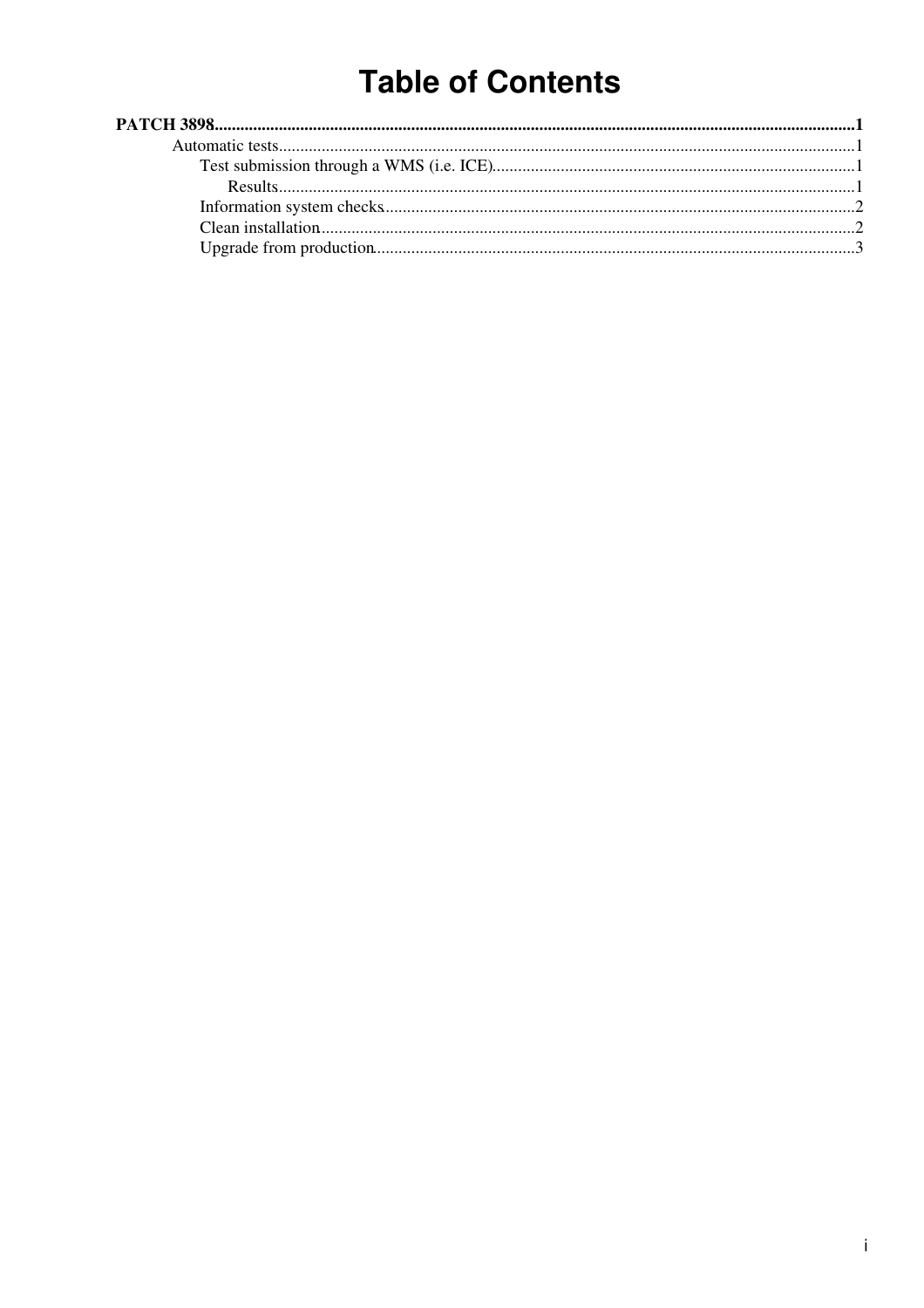# <span id="page-1-0"></span>**[PATCH 3898](https://savannah.cern.ch/patch/index.php?3898)**

## <span id="page-1-1"></span>**Automatic tests**

- report #1:
	- ♦ CREAM UI version: 1.12.1; CREAM testsuite version: 1.0.7
	- ♦ Used event query for monitoring and BUpdater/BNotifier for status change detection
	- ♦ Batch system: TORQUE
	- ♦ All tests have been performed successfully (see the [report](https://wiki-igi.cnaf.infn.it/twiki/pub/EgeeJra1It/CreamTestsP3898/reports_patch_3898.tar.gz) from the testsuite)

# <span id="page-1-2"></span>**Test submission through a WMS (i.e. ICE)**

Description:

- 2880 collections each of 25 jobs
- One collection every 60 seconds
- Four users
- We use these CEs located at Padua:
	- $\triangleleft$  10 CEs SL4 (5 lsf + 5 torque)
- Use automatic-delegation
- The job is a "sleep random(7200)"
- Resubmission is enabled
- Use proxy renewal service (myproxy.cern.ch)
- Lease mechanism is not used

### <span id="page-1-3"></span>**Results**

- Collections correctly submitted: 2873 (71825 jobs)
	- ♦ DONE OK: 71814 (99.98%)
	- $\triangle$  NOTDONE: 11 (0.02 %)
	- $\triangle$  ABORTED: 0 (0 %)
	- $\triangle$  CANCELLED: 0 (0 %)
	- $\triangle$  Resubmitted: [533](https://wiki-igi.cnaf.infn.it/twiki/pub/EgeeJra1It/CreamTestsP3898/failure.txt) (0.74 %)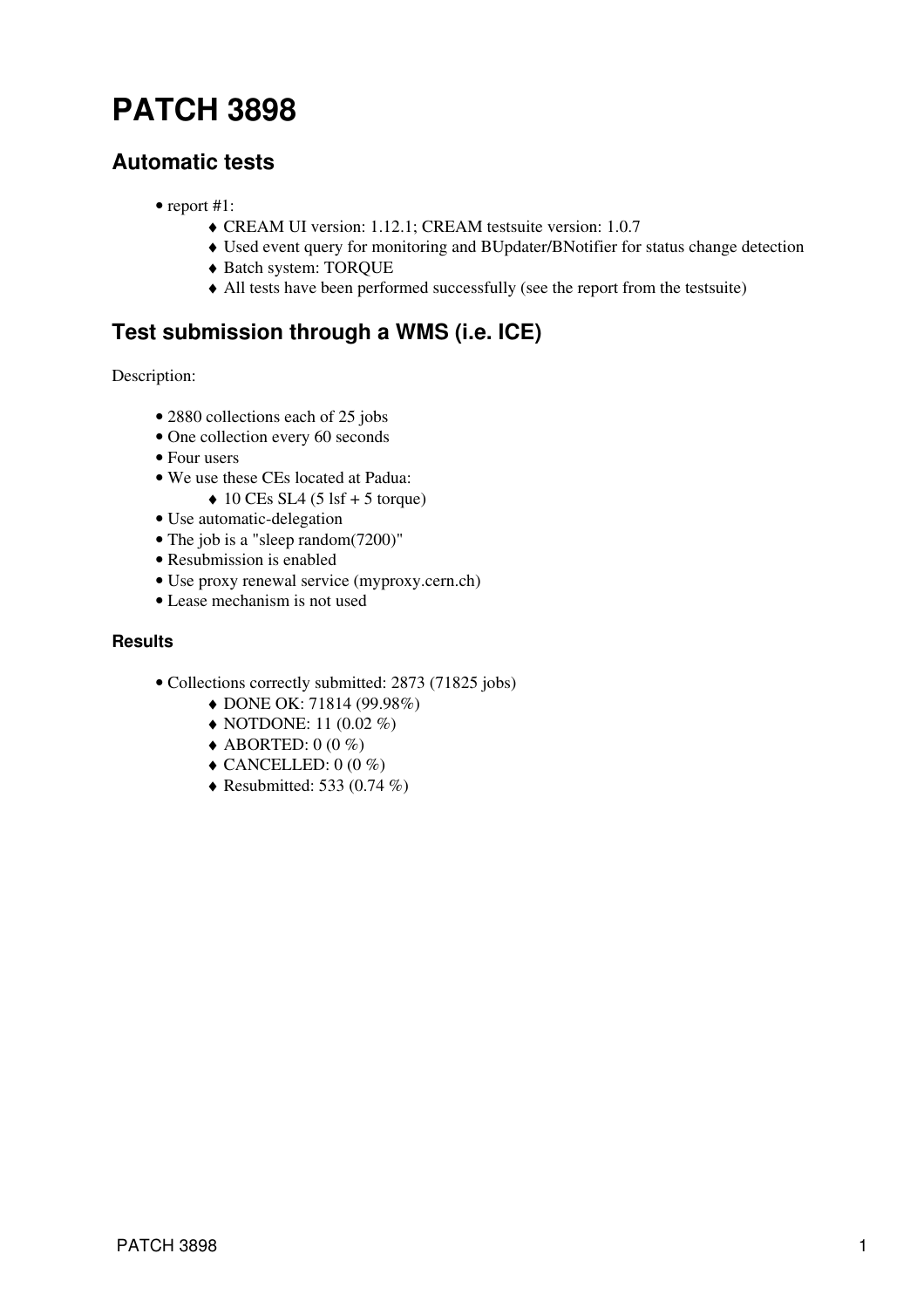



## <span id="page-2-0"></span>**Information system checks**

#### Tested that the BDII is operational

ldapsearch -x -h cream-35.pd.infn.it -p 2170 -b o=infosys

#### Output is [here](https://wiki-igi.cnaf.infn.it/twiki/pub/EgeeJra1It/CreamTestsP3898/infotest1.txt)

#### Checked the Glue 1.3 root entry:

ldapsearch -x -h cream-35.pd.infn.it -p 2170 -b mds-vo-name=resource,o=grid

#### Output is [here](https://wiki-igi.cnaf.infn.it/twiki/pub/EgeeJra1It/CreamTestsP3898/infotest2.txt)

#### Information content check:

```
$ gstat-validate-ce -H cream-35.pd.infn.it -p 2170 -b o=grid
OK - errors 0, warnings 0, info 0
```
## <span id="page-2-1"></span>**Clean installation**

#### • Installation steps:

```
wget http://etics-repository.cern.ch/repository/pm/registered/repomd/name/patch_3898_2/eti
yum install glite-CREAM
wget http://grid-deployment.web.cern.ch/grid-deployment/glite/repos/3.1/glite-TORQUE_utils
wget http://grid-deployment.web.cern.ch/grid-deployment/glite/repos/3.1/glite-TORQUE_serve
yum install glite-TORQUE_utils glite-TORQUE_server
/opt/glite/yaim/bin/yaim -c -s site-info.def -n creamCE -n TORQUE_server -n TORQUE_utils
```
- View the [log](https://wiki-igi.cnaf.infn.it/twiki/pub/EgeeJra1It/CreamTestsP3898/yum_install_log.txt.gz) of yum for a clean installation
- View the [log](https://wiki-igi.cnaf.infn.it/twiki/pub/EgeeJra1It/CreamTestsP3898/yaim_installation_log.txt.gz) of yaim for a clean installation (TORQUE is used)
- Installation issues